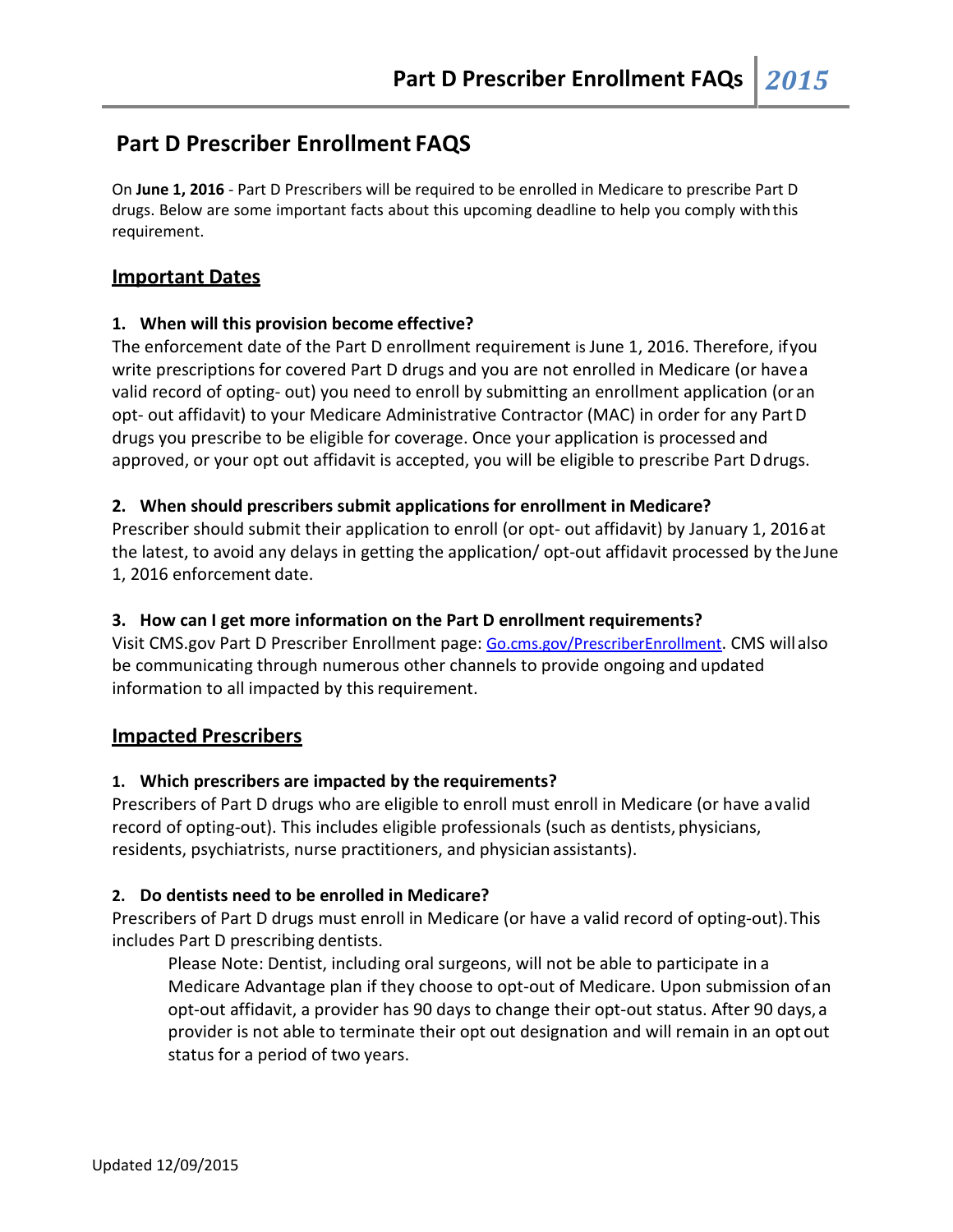**3. Our office is a dental office. How do these requirements affect our patients in needof prescriptions? Medicare does not cover dental treatment.**

If a dentist writes prescriptions for Part D drugs he or she must be enrolled in anapproved status or have a valid opt-out affidavit on file with Medicare for their prescriptions to be covered under Part D beginning June 1, 2016.

**4. All of the providers in my group are currently enrolled in Medicare. Whatadditional action is needed?**

If all of your provider's are currently enrolled in an approved or opt out status, no furtheraction is needed at this time.

**5. I am a retired physician with an active/inactive license but occasionally write prescriptions for myself or my immediate family (wife, etc.). Do I still need to meetthese requirements?**

Yes, if you write prescriptions (that you want to be covered under Part D) you must beenrolled in an approved status or have a valid opt-out affidavit on file with Medicare.

Retired physicians who are licensed, even partially, who are permitted by state lawto prescribe, must be enrolled.

# **6. I am a pharmacist. How does this rule impact me?**

Pharmacists by statute are not permitted to enroll in Medicare and are therefore excludedfrom having to enroll in Medicare or opt-out in order for Part D plans to cover the prescriptionsthey write. For more information refer to [https://www.cms.gov/Medicare/Provider-Enrollment-](https://www.cms.gov/Medicare/Provider-Enrollment-and-Certification/MedicareProviderSupEnroll/Part-D-Prescriber-Enrollment-Information-for-Pharmacists.html) [and-](https://www.cms.gov/Medicare/Provider-Enrollment-and-Certification/MedicareProviderSupEnroll/Part-D-Prescriber-Enrollment-Information-for-Pharmacists.html)[Certification/MedicareProviderSupEnroll/Part-D-Prescriber-Enrollment-Information-for-](https://www.cms.gov/Medicare/Provider-Enrollment-and-Certification/MedicareProviderSupEnroll/Part-D-Prescriber-Enrollment-Information-for-Pharmacists.html)[Pharmacists.html.](https://www.cms.gov/Medicare/Provider-Enrollment-and-Certification/MedicareProviderSupEnroll/Part-D-Prescriber-Enrollment-Information-for-Pharmacists.html)

Prescribing pharmacists should note that they still must have an active and valid individualNPI and all other Part D coverage requirements still must be met. In addition, CMS strongly recommends that pharmacists make sure that their primary taxonomy associated with theirNPI in the National Plan & Provider Enumeration System (NPPES) reflects that they are a pharmacist. Upon enforcement of this regulation in June 1, 2016- Part D plans will be required to reject pharmacy claims if the prescribing pharmacist's taxonomy code is not accurate in NPPES.

To review and update your NPPES information, visitNPPES: <https://nppes.cms.hhs.gov/NPPES/Welcome.do>

### **7. We are a pharmacy. What action is needed from us?**

Since pharmacies do not prescribe Part D drugs to Medicare beneficiaries, no further action is needed. However, it's important that you understand the requirements of this rule, as manyof your prescribers will need information and may contact you for clarification.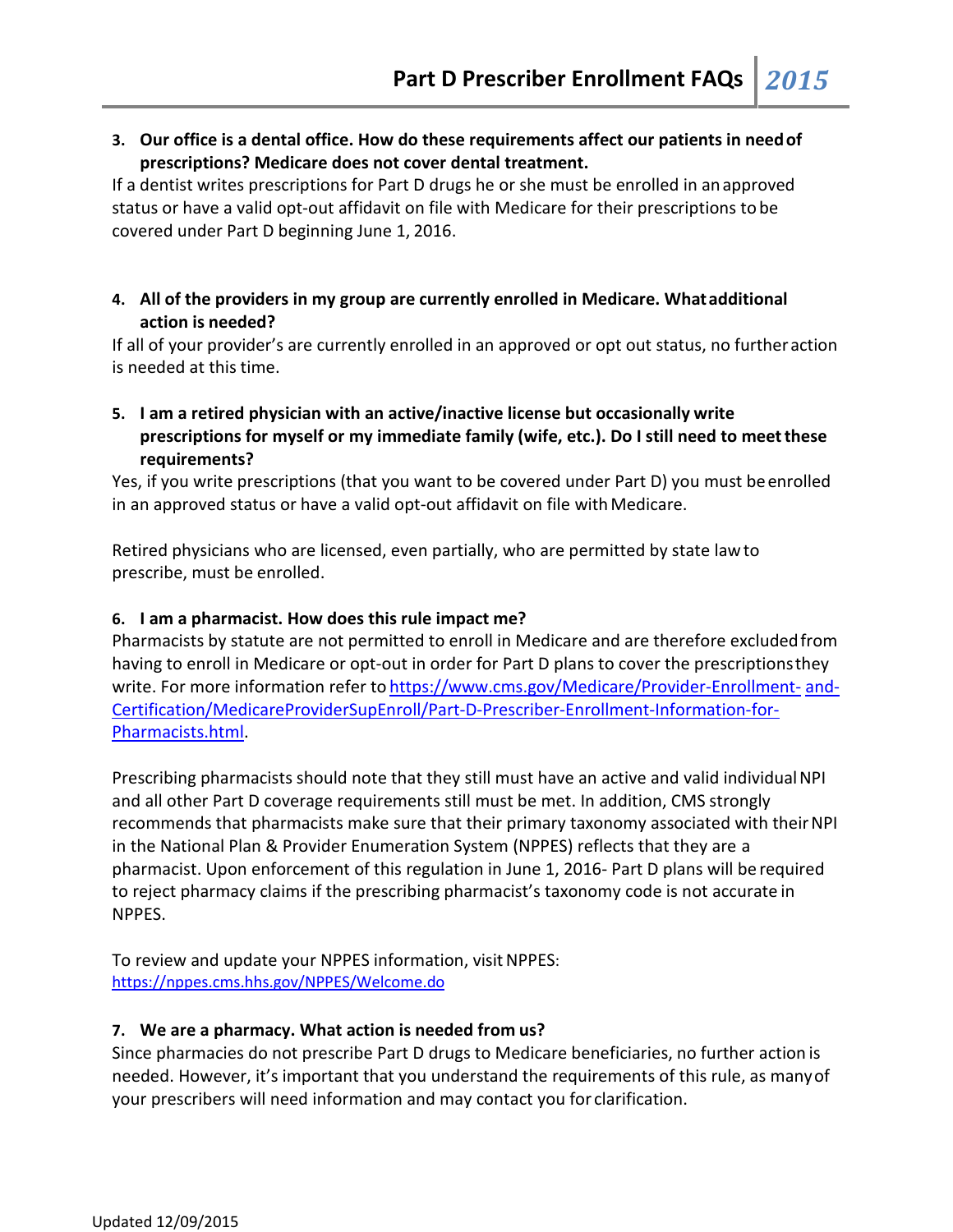We request that you direct them to the Part D Prescriber Enrollment page on cms.govat: go.cms.gov/PrescriberEnrollment for furtherinformation.

# **8. I am currently a resident, intern or fellow. Am I required to enroll or opt out?**

Interns, residents and fellows who are authorized by state law to prescribe drugs (inparticular Part D drugs) and who are in an accredited graduate medical education program that hasopted to allow them to prescribe Part D drugs, must be enrolled in Medicare to prescribe Part D drugs. If the accredited graduate medical education program has opted to require thesignature of the teaching physician on all prescriptions for Part D drugs, then the intern, resident or fellow, need not be enrolled. The person who is prescribing the drugs—whose name and NPI appear on the PDE—must be enrolled or validly opted out.

State licensed interns, residents, and fellows - who prescribe Part D drugs – must be enrolledin Medicare to prescribe. *Licensure can include a provisional license or similarly- regulated credential*. Licensed residents have the option to apply to enroll, opt out, or use the teaching physician on claims.

Un-licensed interns, residents, and fellows must use the teaching physician's name and NPIon the prescription.

# **9. Who is considered an "other authorized prescriber?"**

CMS has identified pharmacists as the only prescriber type that is not authorized by statuteto enroll that can prescribe Part D drugs. We have posted a chart on the prescriberenrollment page if there are questions on provider types that need to enrollto prescribe. [Go.cms.gov/EligibleProviders.](https://www.cms.gov/Medicare/Provider-Enrollment-and-Certification/MedicareProviderSupEnroll/Downloads/Enrollment_Eligibility_Reference_Table.pdf)

However, please note that retired physicians (licensed and unlicensed) and interns, residents, and fellows do not fall under the category of "other authorized prescriber." They must be licensed, authorized by state law to prescribe, and must enroll if they are prescribing PartD drugs.

# **Enrollment in Medicare & Help Completing**

# **1. Is there a cost to enroll in Medicare?**

No. There is no application fee for providers enrolling to prescribe Part Ddrugs.

# **2. How do I enroll in Medicare?**

Providers can enroll in Medicare by using either PECOS: go.cms.gov/pecos or by completing the paper 855I or 855O application, which can be downloaded from CMS Forms listing [https://www.cms.gov/Medicare/CMS-Forms/CMS-Forms/CMS-Forms-List.html.](https://www.cms.gov/Medicare/CMS-Forms/CMS-Forms/CMS-Forms-List.html)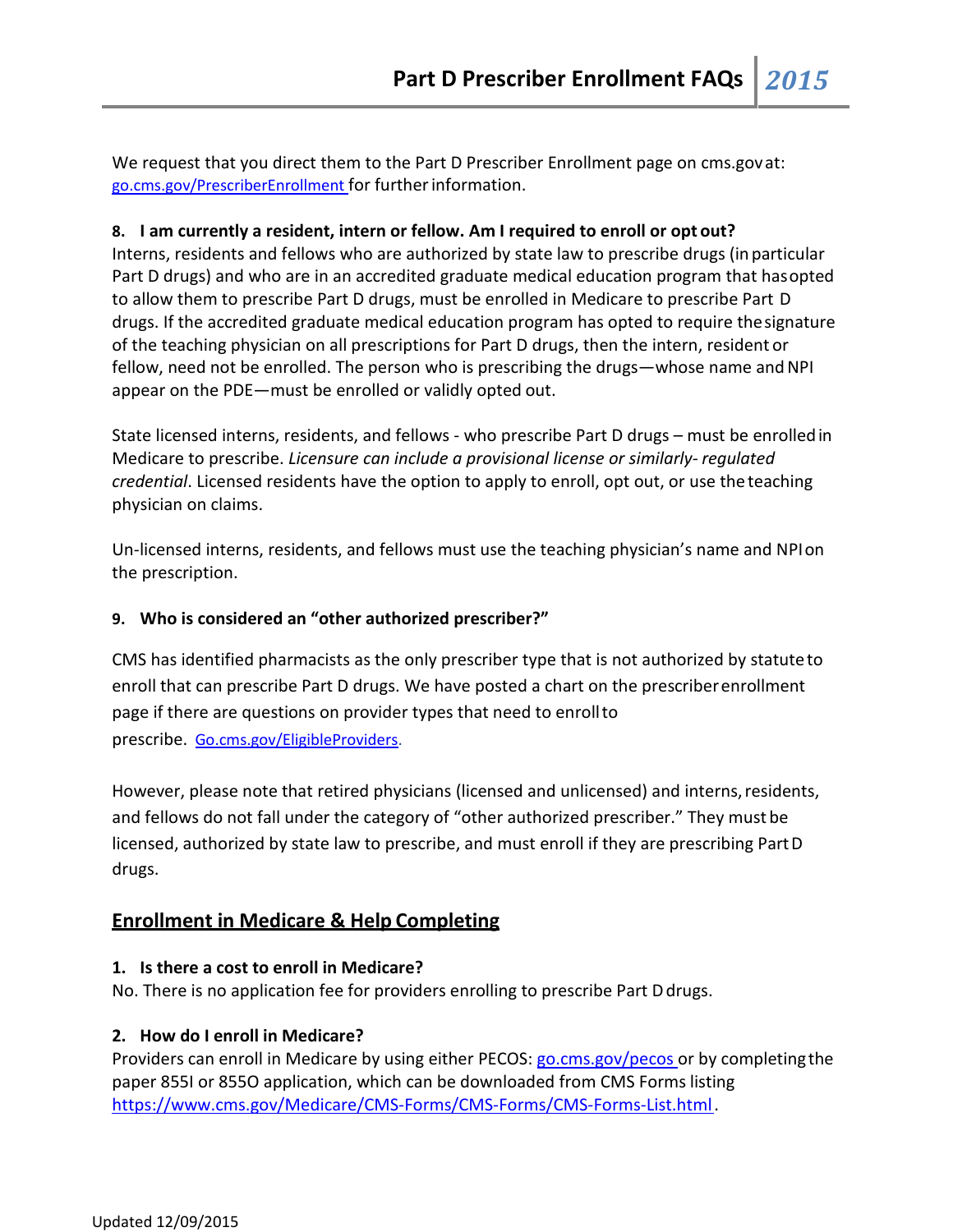When submitting paper applications, the information should be submitted through their respective Medicare Administrative Contractors (MACs). Contact information for MACS can be found here: [go.cms.gov/partdmaclist.](http://go.cms.gov/partdmaclist)

### **3. What is a MAC (Medicare Administrative Contractor)?**

MACs process Medicare claims, enroll health care providers in the Medicare program, and educate providers on Medicare billing requirements. Contact information for MACS can be found here: [go.cms.gov/partdmaclist](http://go.cms.gov/partdmaclist)

#### **4. Is there a how to guide to help enroll in PECOS?**

Yes. It can be found at **go.cms.gov/PECOSsteps**. There is also a video tutorial availableat: Go.cms.gov/PECOSVideo.

#### **5. What is the difference between completing the CMS 855I or the CMS 855Oapplications?**

If you wish to enroll to bill and be paid for the covered services furnished to Medicare beneficiaries, you must complete the CMS-855I application. The CMS-855O should only be completed if you are seeking to enroll solely to order and certify certain items orservices and/or prescribe Part D drugs.

#### **6. Where can I get a copy of the CMS-855O/CMS855I form?**

CMS-855O - a shorter, abbreviated form, allows providers to enroll to order and/or certify certain items or services, and/or prescribe Part D drugs. *(While the CMS-855O form states itis for physicians and non- physician practitioners who want to order, it is appropriate for use by prescribers who also want to enroll to prescribe Part D drugs.)* go.cms.gov/cms855o.

CMS 855I – allows you to enroll to be paid for the covered services furnished to Medicare beneficiaries. <http://www.cms.gov/Medicare/CMS-Forms/CMS-Forms/Downloads/cms855i.pdf>

# **7. The only two options on the CMS 855I/855O forms for dentists are Maxillofacial Surgery and Oral Surgery. Will the forms be updated to list General Dentist to help thedentist make the proper choice?**

If you are using the CMS 855I to enroll in Medicare to be paid for covered services furnishedto Medicare beneficiaries, select from either the Maxillofacial Surgery, Oral Surgery (dentistonly), if applicable, or select Undefined Physician type and write in 'General Dentist.'

CMS is updating the CMS-855O to include the General Dentist option. Until that formis updated, dentists should select from either the Maxillofacial Surgery, Oral Surgery (dentist only), if applicable, or select Undefined Physician type and write in 'General Dentist' on the CMS-855O.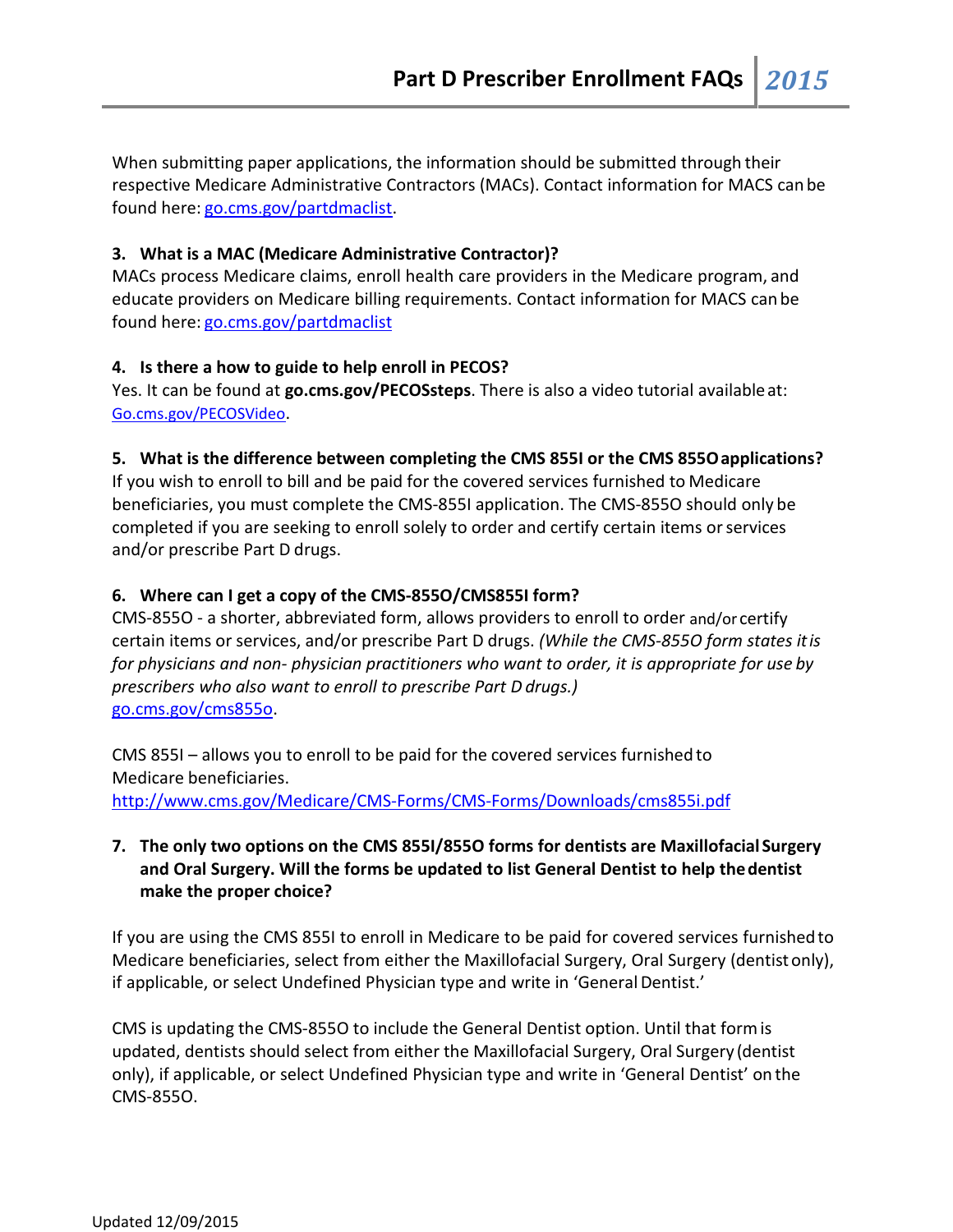### **8. How do I opt-out and where can I find the opt-out form?**

For more information on the opt-out process, refer to: go.cms.gov/optoutinfo

# **9. If a dentist opts- out of Medicare, can he/she still participate in MedicareAdvantage Plans?**

Medicare payment cannot be made directly or indirectly for services furnished by anopt-out physician (including a dentist who opts out of Medicare), except for certain emergency and urgent care services. Therefore, no payment may be made under Medicare or under a Medicare Advantage Plan for the services furnished by an opt-out physician (ordentist).

### **10. Who can I contact if I have questions?**

Find your local Medicare Administrative Contractor (MAC): [go.cms.gov/partdmaclist.](http://go.cms.gov/partdmaclist)

# **Checking Your Status: Enrollment Files**

### **1. What is the Medicare Enrollment file on data.cms.gov?**

The Medicare enrollment file: Go.cms.gov/ProviderList includes all providers who are currently enrolled in Medicare in an approved status or have a valid opt outrecord.

### **2. How do I interpret the information provided on the enrollment file?**

The file contains production data (from PECOS) but is considered a test file since the PartD enrollment requirements have not been implemented. An updated enrollment file will be generated every two weeks and continue through the June 1, 2016 enforcement date. *Thefile will display provider eligibility as of and after November 1, 2014 (i.e., currently enrolled, new approvals, or changes from opt-out to enrolled as of November 1, 2014). Any inactive providers or periods of inactivity for existing providers prior to November 1, 2014, will not be displayedon the enrollment file. However, any enrollments that do become inactive after November 1,2014, will be on the file with its respective end dates for that given provider.*

For opted-out providers, the opt-out flag will display a Y/N (Yes/No) value to indicatethe periods the provider was opted- out of Medicare. The file will include the provider's:

- National Provider Identifier (NPI)
- First and Last name
- Effective and End Dates
- Opt- Out Flag
- **3. I have already submitted the opt out form and received confirmation that itwas processed. What further action is needed?**

You may also verify your enrollment status by viewing the enrollment file now available at Go.cms.gov/ProviderList on the CMS website. The file identifies those physicians and eligible professionals who are enrolled in Medicare in an approved or opt outstatus.